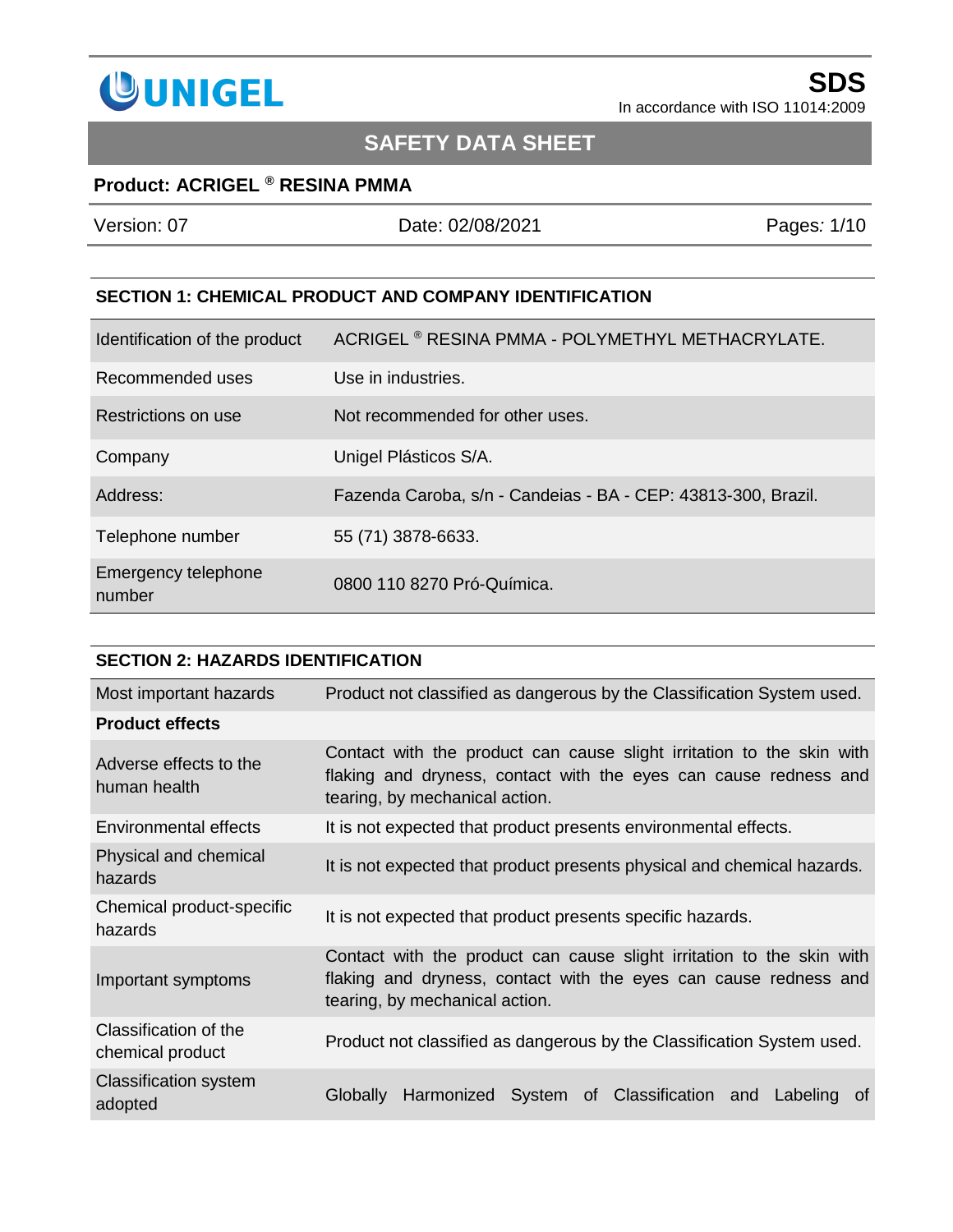

# **SAFETY DATA SHEET**

## **Product: ACRIGEL ® RESINA PMMA**

|  |  | Version: 07 |  |  |
|--|--|-------------|--|--|
|--|--|-------------|--|--|

Version: 07 Date: 02/08/2021 Pages*:* 2/10

## Chemicals (GHS), United Nations, 2019.

### **Adequate labeling elements**

| Pictograms                             | Not applicable.                                                                                                                                                                                                                                                                                                               |
|----------------------------------------|-------------------------------------------------------------------------------------------------------------------------------------------------------------------------------------------------------------------------------------------------------------------------------------------------------------------------------|
| Signal word                            | Not applicable.                                                                                                                                                                                                                                                                                                               |
| Hazard statement(s)                    | Not applicable.                                                                                                                                                                                                                                                                                                               |
| Precautionary statement(s)             | Wash your hands after handling the product.<br>Do not drink, eat or smoke when handling the product. It is<br>recommended to use suitable PPE's when handling the product.<br>Obtain product information before handling. Store the product in a<br>suitable place.<br>In case of emergency, proceed as indicated by the SDS. |
| Outline of an anticipated<br>emergency | NON-HAZARDOUS SOLID.                                                                                                                                                                                                                                                                                                          |

### **SECTION 3: COMPOSITION/INFORMATION ON INGREDIENTS**

### **SUBSTANCE**

| Systematic chemical or trivial<br>name                                | Polymethyl methacrylate.                               |
|-----------------------------------------------------------------------|--------------------------------------------------------|
| Common or generic name                                                | Methacrylic acid methyl ester polymers.                |
| <b>CAS Number</b>                                                     | $9011 - 14 - 7$ .                                      |
| Impurities and stabilizing<br>additives contributing to the<br>hazard | There are no impurities that contribute to the danger. |

# **SECTION 4: FIRST-AID MEASURES Exposure routes** Inhalation **Remove the victim to a ventilated place.** Skin contact Wash exposed skin with sufficient water to remove the material.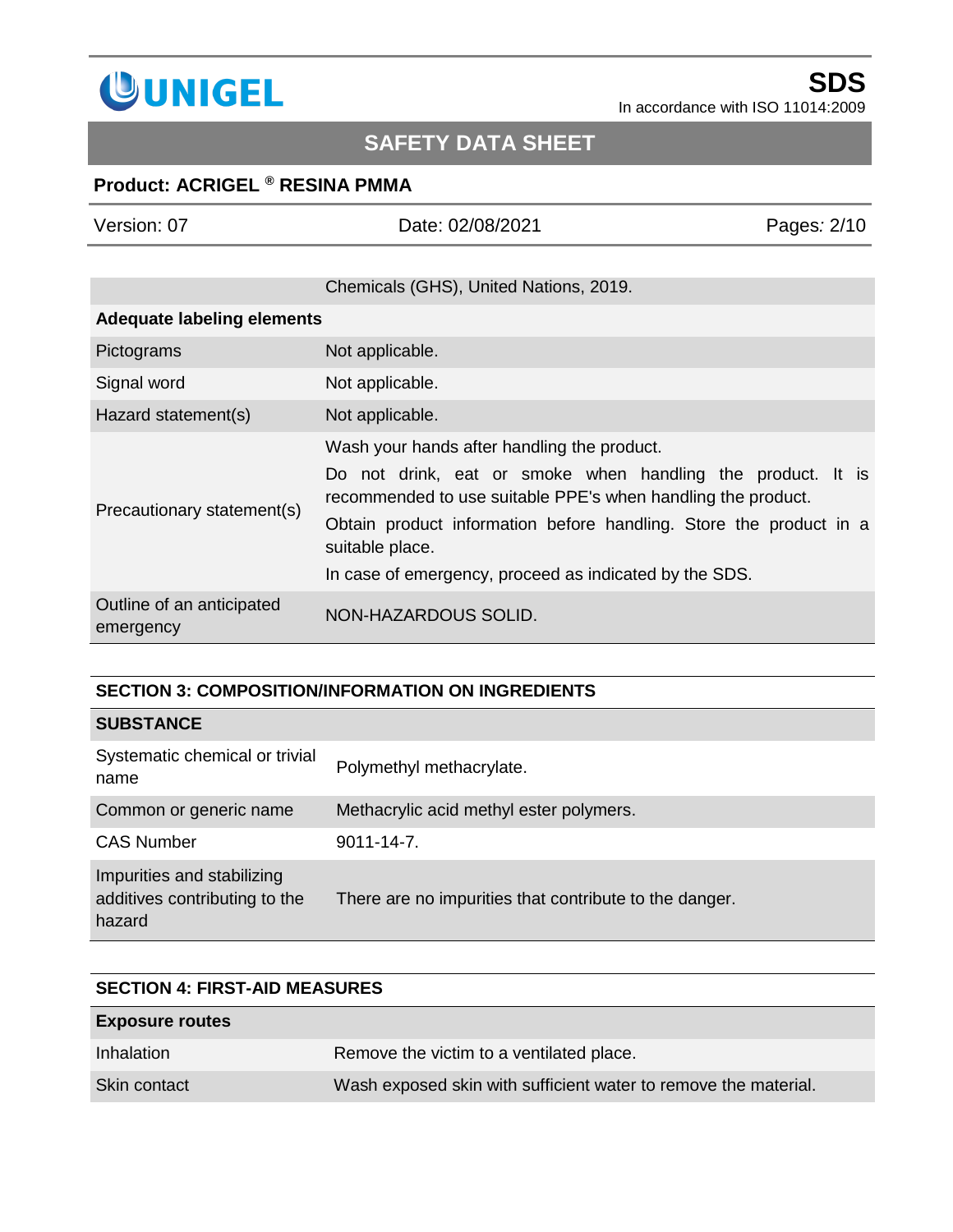

# **SAFETY DATA SHEET**

## **Product: ACRIGEL ® RESINA PMMA**

| Version: 07                                                          | Date: 02/08/2021                                                                                                                                                                                                                                                                                                                                                                                                 | Pages: 3/10 |
|----------------------------------------------------------------------|------------------------------------------------------------------------------------------------------------------------------------------------------------------------------------------------------------------------------------------------------------------------------------------------------------------------------------------------------------------------------------------------------------------|-------------|
|                                                                      |                                                                                                                                                                                                                                                                                                                                                                                                                  |             |
| Eye contact:                                                         | Rinse thoroughly with water for several minutes. If using contact<br>lenses, remove them if it is easy. If eye irritation persists consult a<br>doctor. Take this SDS.                                                                                                                                                                                                                                           |             |
| Ingestion                                                            | Do not induce vomiting. Do not give anything by mouth to an<br>unconscious person. Wash the victim's mouth with plenty of water. If<br>vomiting occurs, tilt the patient forward or place him on the left side<br>(upward if possible) to keep the airway open and avoid aspiration.<br>Keep the patient silent and maintain normal body temperature.<br>Consult a TOXICOLOGY CENTER or a doctor. Take this SDS. |             |
| Anticipated acute effects<br>and/or anticipated delayed<br>effects   | Contact with the product can cause slight irritation to the skin with<br>flaking and dryness, contact with the eyes can cause redness and<br>tearing, by mechanical action.                                                                                                                                                                                                                                      |             |
| Most important<br>symptoms/effects                                   | Contact with the product can cause slight irritation to the skin with<br>flaking and dryness, contact with the eyes can cause redness and<br>tearing, by mechanical action.                                                                                                                                                                                                                                      |             |
| Protection of first aiders<br>and/or special notes to a<br>physician | If necessary, provide symptomatic treatment.                                                                                                                                                                                                                                                                                                                                                                     |             |

### **SECTION 5: FIRE-FIGHTING MEASURES**

| Extinguishing media                                     | Suitable: Compatible with dry chemical powder, foam, carbon dioxide<br>$(CO2)$ and water fog.<br>Not recommended: direct water jets.                                     |
|---------------------------------------------------------|--------------------------------------------------------------------------------------------------------------------------------------------------------------------------|
| Specific hazards arising from<br>the chemical product   | The combustion of the chemical products or containers may form toxic<br>and irritating gases such as carbon monoxide (CO), carbon dioxide<br>$(CO2)$ and monomer vapors. |
| Specific extinguishing<br>methods                       | Containers and tanks involved in the fire should be cooled with water<br>laterally.                                                                                      |
| Special equipment for the<br>protection of firefighters | Self-contained breathing apparatus (SCBA) operated in<br>positive<br>pressure mode and complete protective clothing.                                                     |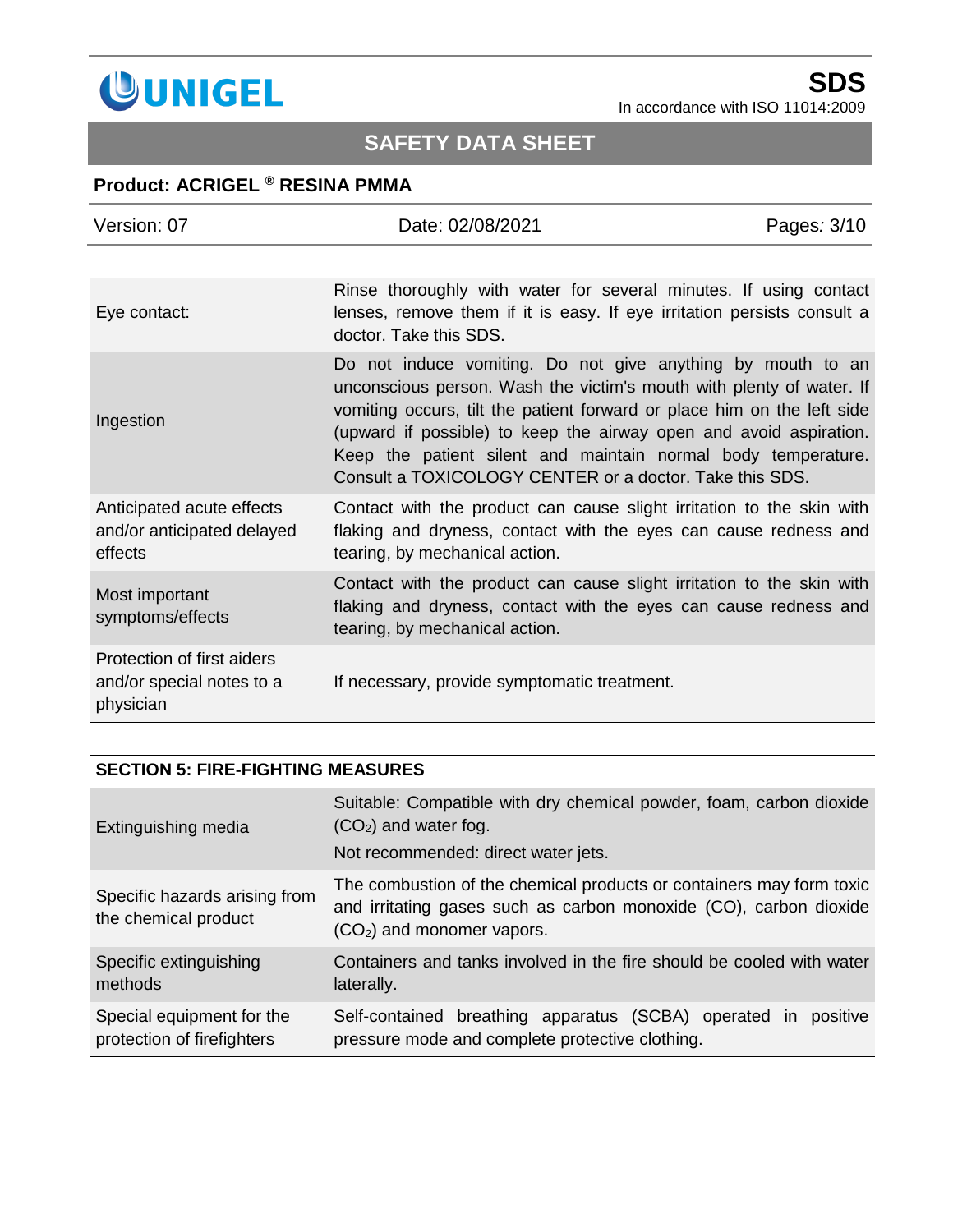

# **SAFETY DATA SHEET**

## **Product: ACRIGEL ® RESINA PMMA**

| Version: 07 | Date: 02/08/2021 | Pages: 4/10 |
|-------------|------------------|-------------|
|             |                  |             |

#### **SECTION 6: ACCIDENTAL RELEASE MEASURES**

| Personal precautions                      | Do not smoke. Avoid contact with the product. If necessary, use<br>personal protective equipment as described in section 8.                                                                                                                                        |
|-------------------------------------------|--------------------------------------------------------------------------------------------------------------------------------------------------------------------------------------------------------------------------------------------------------------------|
| Protective equipment:                     | Use protective equipment as described in Section 8.                                                                                                                                                                                                                |
| <b>Emergency procedures</b>               | Wear complete PPE, with glasses with side protection, suitable<br>protective gloves, closed shoes, and safety clothing to protect the<br>body. Protective mask with dust filter, if necessary.                                                                     |
| Environmental precautions                 | Prevent the product from reaching the soil and water courses. Notify<br>the relevant authorities if the product has caused environmental<br>pollution (if it has reached water courses or if it has contaminated the<br>soil or vegetation).                       |
| containment                               | Methods and materials for Containment techniques may include bunding, covering of drains and<br>capping procedures.                                                                                                                                                |
| cleaning up                               | Collect the product with a clean shovel or other instrument that does<br>Methods and materials for not disperse the product. Put material in suitable containers and<br>remove them to a safe place. For disposal, proceed according to<br>Section 13 of this SDS. |
| Secondary disaster<br>prevention measures | Do not dispose directly into the environment or into the sewage<br>system. The products resulting from fire control may cause pollution.                                                                                                                           |

### **SECTION 7: HANDLING AND STORAGE**

| <b>Handling</b>                                               |                                                                                                                                                                                                 |
|---------------------------------------------------------------|-------------------------------------------------------------------------------------------------------------------------------------------------------------------------------------------------|
| Precautions for safe handling                                 | Handle in a ventilated area or with a general local ventilation / exhaust<br>system. Avoid dust formation and product exposure. Use personal<br>protective equipment as described in section 8. |
| Technical measures for<br>handler                             | prevention of exposure of the Use personal protective equipment as described in Section 8.                                                                                                      |
| Technical measures for<br>prevention of fire and<br>explosion | It is not expected that the product presents a fire or explosion hazard.                                                                                                                        |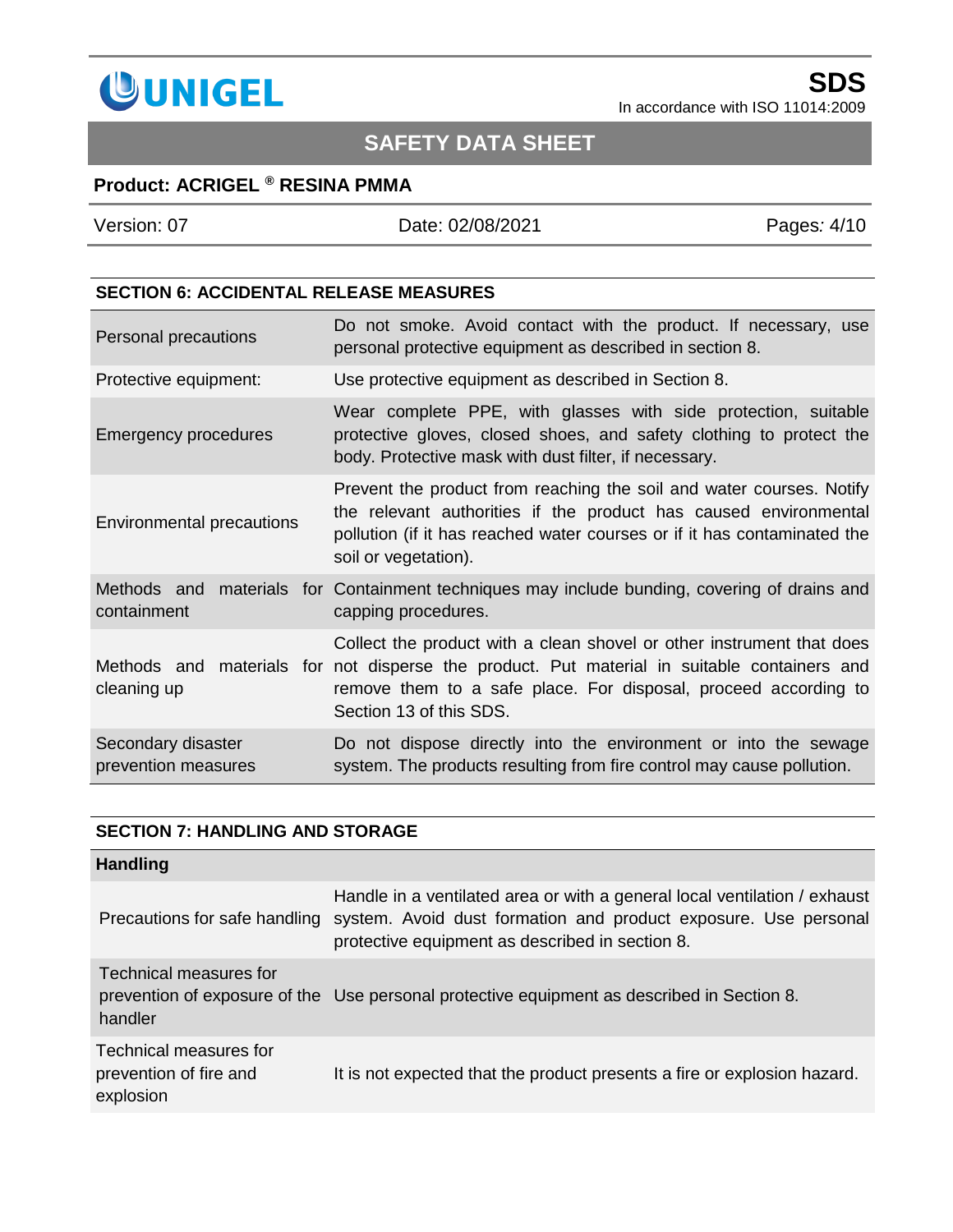

# **SAFETY DATA SHEET**

## **Product: ACRIGEL ® RESINA PMMA**

| Version: 07                             | Date: 02/08/2021                                                                                                                                                                       | Pages: 5/10 |
|-----------------------------------------|----------------------------------------------------------------------------------------------------------------------------------------------------------------------------------------|-------------|
|                                         |                                                                                                                                                                                        |             |
| Suitable precautions                    | Contaminated clothing should be changed and washed before reuse.<br>Remove clothing and protective equipment contaminated before<br>entering eating areas.                             |             |
| Prevention of contact                   | Wash hands and face thoroughly after handling and before eating,<br>drinking, smoking, or going to the bathroom.                                                                       |             |
| <b>Storage</b>                          |                                                                                                                                                                                        |             |
| Conditions for safe storage             | Store the product in a tightly closed container and in a dry, well-<br>ventilated place. To maintain the quality of the product, do not store it<br>in the heat or in direct sunlight. |             |
| <b>Technical measures</b>               | Keep away from high temperatures and incompatible materials.                                                                                                                           |             |
| Incompatible substances and<br>mixtures | Oxidizing agents and strong acids.                                                                                                                                                     |             |
| <b>Packaging materials</b>              |                                                                                                                                                                                        |             |
| Recommended material                    | Similar to the original packaging.                                                                                                                                                     |             |
| Unsuitable material                     | It is not known unsuitable materials.                                                                                                                                                  |             |

#### **SECTION 8: EXPOSURE CONTROLS AND PERSONAL PROTECTION**

| <b>Permissible concentration</b>          |                                                                                                                                                                                                                                                                               |  |
|-------------------------------------------|-------------------------------------------------------------------------------------------------------------------------------------------------------------------------------------------------------------------------------------------------------------------------------|--|
| Occupational exposure limit               | Not established.                                                                                                                                                                                                                                                              |  |
| <b>Biological limit</b>                   | Not established.                                                                                                                                                                                                                                                              |  |
| Engineering controls<br>measures          | Promote direct mechanical ventilation and exhaust system to the<br>outside environment. These measures help reduce exposure to<br>product.                                                                                                                                    |  |
| Appropriate personal protective equipment |                                                                                                                                                                                                                                                                               |  |
| Respiratory protection                    | In case of dust formation, use respiratory protection equipment against<br>dust - P2. Based on the inhalation hazard of the product, a risk<br>assessment must be carried out to adequately define respiratory<br>protection in view of the conditions of use of the product. |  |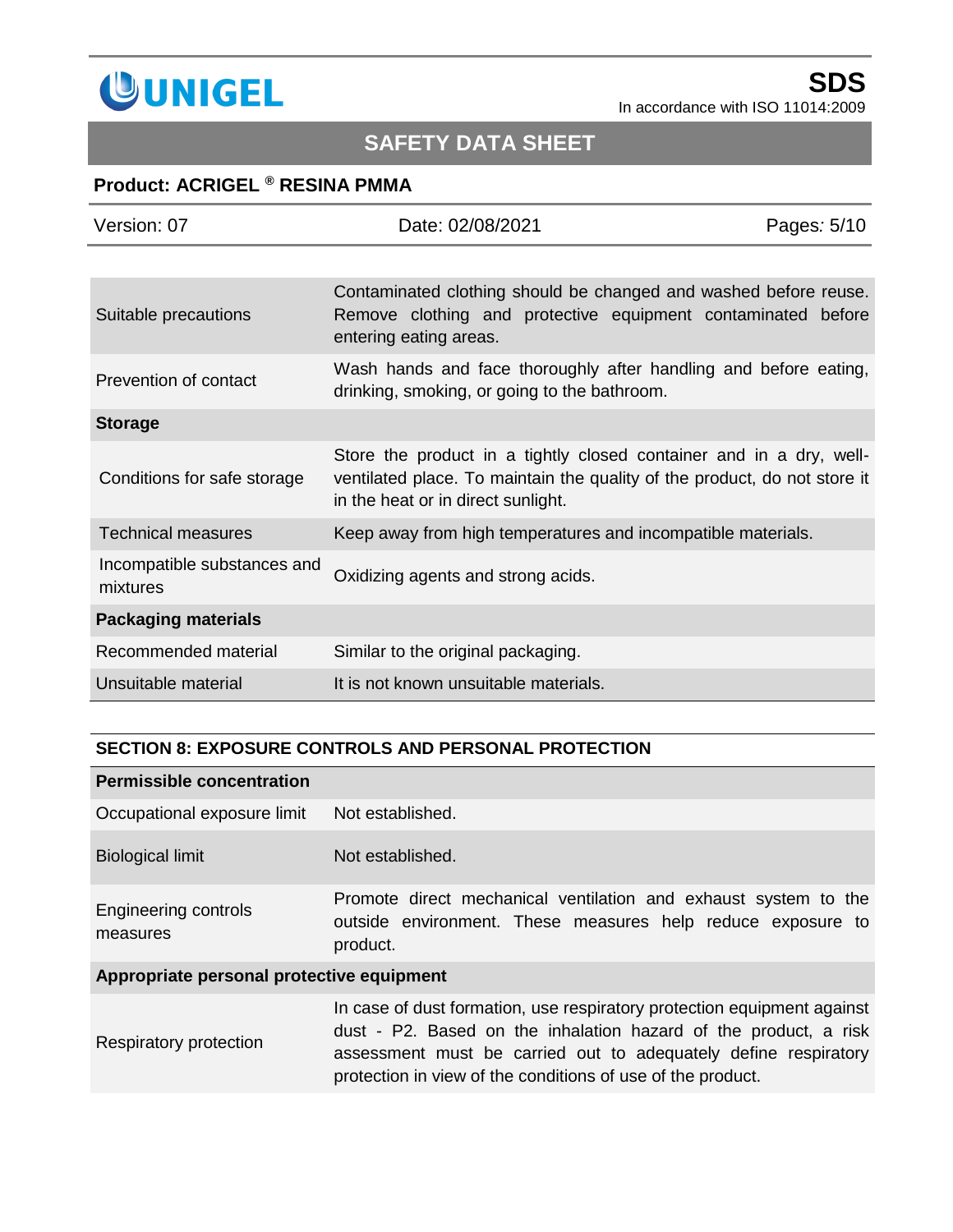

# **SAFETY DATA SHEET**

## **Product: ACRIGEL ® RESINA PMMA**

| Version: 07              | Date: 02/08/2021                                       | Pages: 6/10 |
|--------------------------|--------------------------------------------------------|-------------|
|                          |                                                        |             |
| Hand protection          | Safety gloves. The material used should be waterproof. |             |
| Eye protection           | Safety glasses with side protection.                   |             |
| Skin and body protection | Suitable safety clothing and closed shoes.             |             |
| Special precautions      | Not established.                                       |             |

### **SECTION 9: PHYSICAL AND CHEMICAL PROPERTIES**

| Appearance                                              | Solid (pellets or powder), transparent or colored. |
|---------------------------------------------------------|----------------------------------------------------|
| Odour                                                   | Characteristic.                                    |
| pH                                                      | Not applicable.                                    |
| Melting point/freezing point                            | Not available.                                     |
| Boiling point, initial<br>boiling,<br>and boiling range | Not available.                                     |
| Flashpoint                                              | Not applicable.                                    |
| Upper/lower flammability or<br>explosive limits         | Not applicable.                                    |
| Vapour pressure                                         | Not available.                                     |
| Vapour density                                          | Not available.                                     |
| Relative density                                        | $1.19$ g/cm <sup>3</sup> .                         |
| Solubility(ies)                                         | Insoluble in water.                                |
| n-octanol/water partition<br>coefficient                | Not available.                                     |
| Auto-ignition temperature                               | Not available.                                     |
| Decomposition temperature                               | Not available.                                     |
| Odour threshold                                         | Not available.                                     |
| Evaporation rate                                        | Not available.                                     |
| Flammability                                            | Not available.                                     |
| <b>Viscosity</b>                                        | Not available.                                     |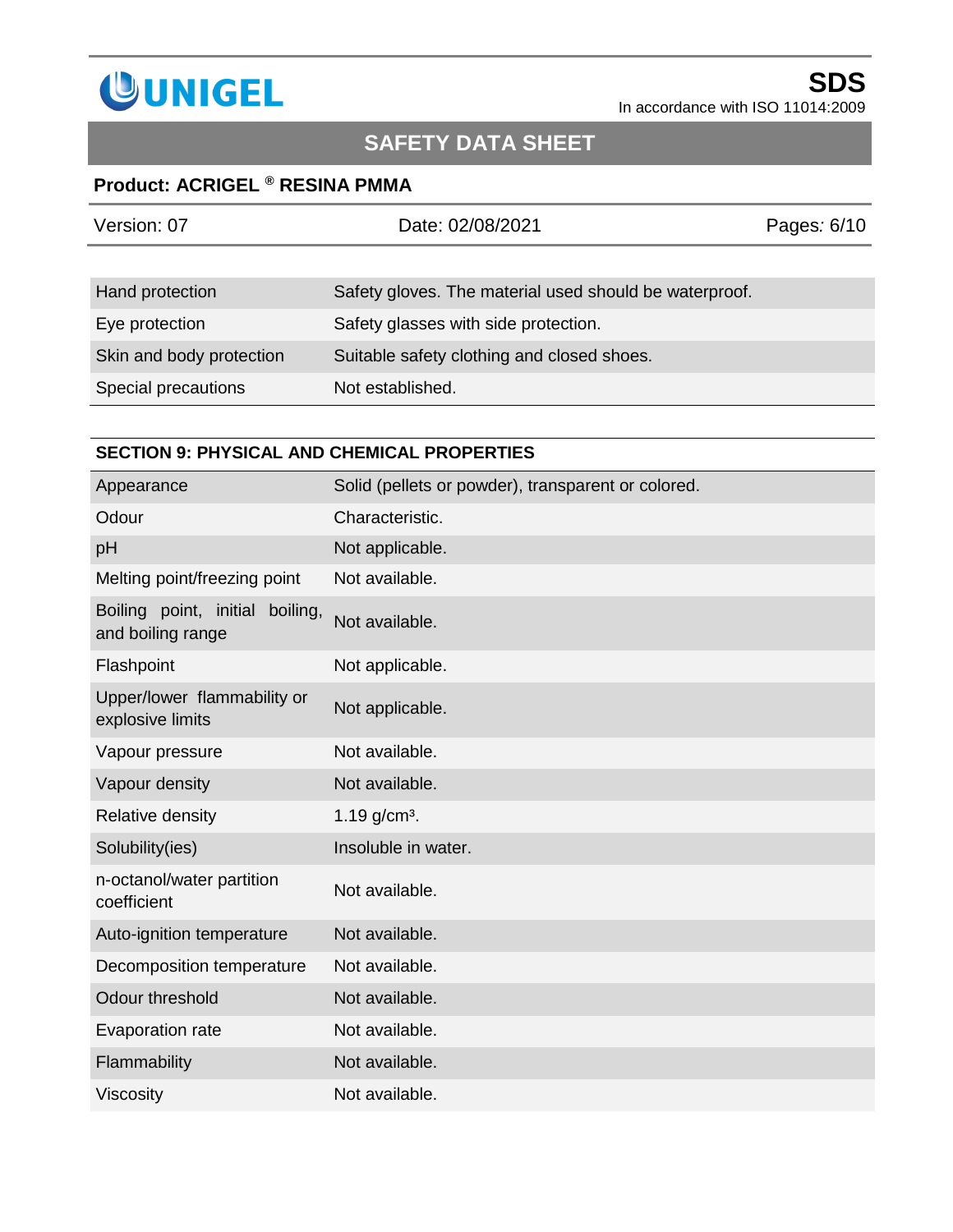

# **SAFETY DATA SHEET**

## **Product: ACRIGEL ® RESINA PMMA**

| Version: 07       | Date: 02/08/2021 | Pages: 7/10 |
|-------------------|------------------|-------------|
|                   |                  |             |
| Other information | Not available.   |             |
|                   |                  |             |

### **SECTION 10: STABILITY AND REACTIVITY**

| Chemical stability                  | Product is stable under normal conditions of temperature and<br>pressure.                                      |
|-------------------------------------|----------------------------------------------------------------------------------------------------------------|
| Hazardous reactions                 | There are not known hazardous reactions with the product.                                                      |
| Conditions to avoid                 | High temperatures, heat, friction and contact with incompatible<br>materials.                                  |
| Incompatible materials              | Oxidizing agents and strong acids.                                                                             |
| Hazardous decomposition<br>products | The combustion of the chemical or its packaging can form carbon<br>monoxide and carbon dioxide, some monomers. |

#### **SECTION 11: TOXICOLOGICAL INFORMATION**

| Acute toxicity                                      | The product is not expected to be toxic to the oral, dermal and<br>inhalation routes.                                                   |
|-----------------------------------------------------|-----------------------------------------------------------------------------------------------------------------------------------------|
| Skin irritation/corrosion                           | Prolonged exposure to the product may cause mild skin irritation with<br>dryness and flaking.                                           |
| Eye damage/irritation                               | Prolonged exposure to the product may cause mild eye irritation with<br>redness and tearing.                                            |
| Respiratory or skin<br>sensitization                | It is not expected that the product causes respiratory or skin<br>sensitization.                                                        |
| Reproductive cell<br>mutagenicity                   | It is not expected that the product presents reproductive cell<br>mutagenicity.                                                         |
| Carcinogenicity                                     | The product is not carcinogenic.<br>IARC - classifies methyl polymethacrylate as group 3 - Not classified<br>as carcinogenic to humans. |
| Reproductive toxicity                               | It is not expected that the product presents reproductive toxicity.                                                                     |
| Specific target organ toxicity<br>- single exposure | Inhalation of the product may cause respiratory irritation with coughing<br>and sneezing by mechanical action.                          |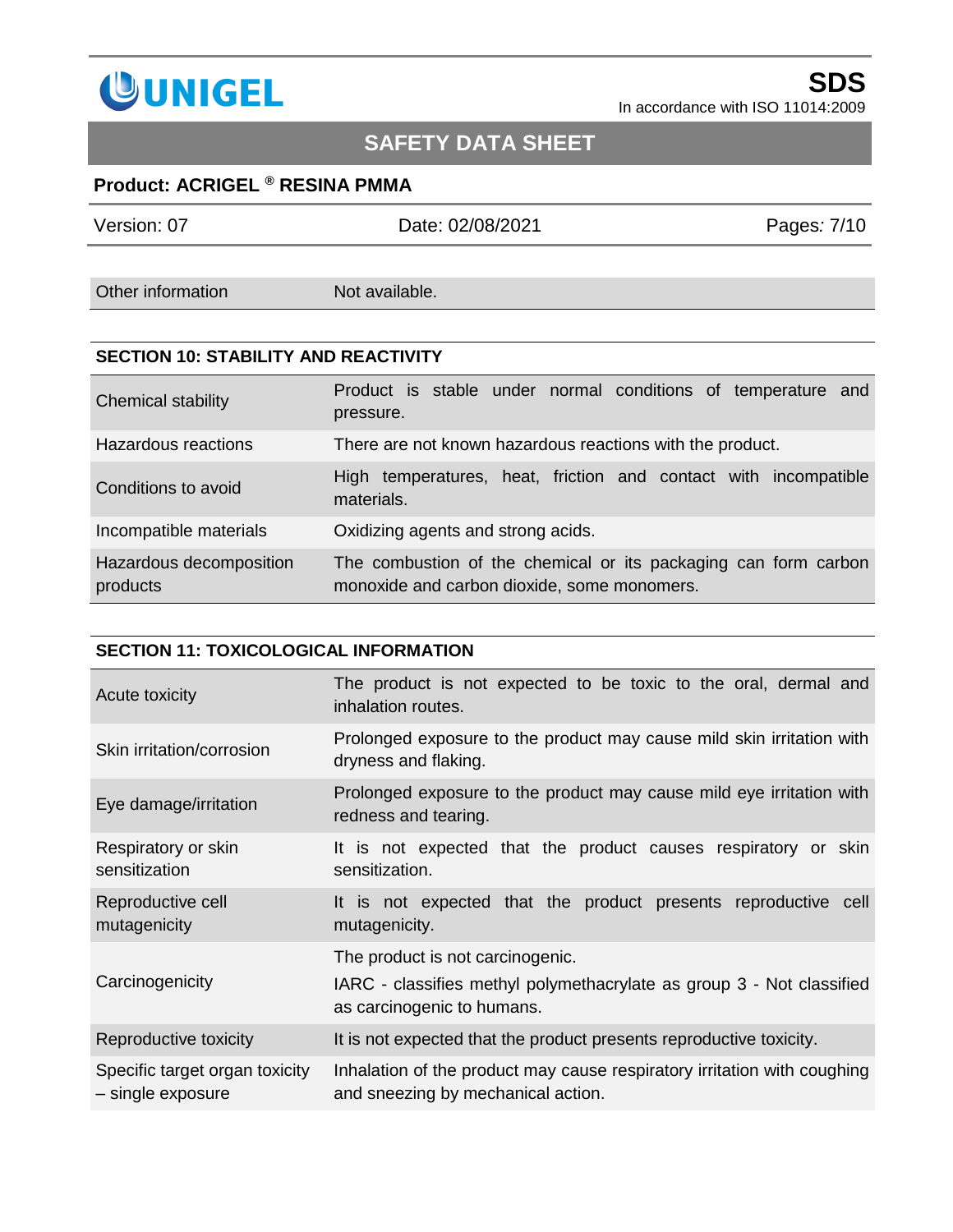

## **SAFETY DATA SHEET**

### **Product: ACRIGEL ® RESINA PMMA**

| Version: 07                                           | Date: 02/08/2021                                                                                     | Pages: 8/10 |
|-------------------------------------------------------|------------------------------------------------------------------------------------------------------|-------------|
|                                                       |                                                                                                      |             |
| Specific target organ toxicity<br>- repeated exposure | It is not expected that the product presents specific target organ<br>toxicity by repeated exposure. |             |
| Aspiration hazard                                     | It is not expected that the product presents aspiration hazard.                                      |             |
| Toxicokinetics, metabolism<br>and distribution        | No information is described on the toxicokinetics and metabolism of<br>this product.                 |             |

#### **SECTION 12: ECOLOGICAL INFORMATION**

| Environmental effects, behavior, and fate of the product |                                                                                                                                   |  |  |
|----------------------------------------------------------|-----------------------------------------------------------------------------------------------------------------------------------|--|--|
| Ecotoxicity                                              | It is not expected that the product presents ecotoxicity.                                                                         |  |  |
| Persistence and degradability                            | Due to the lack of data, it is expected that the product presents<br>persistence, and it is not considered readily biodegradable. |  |  |
| Bioaccumulative potential                                | The product is expected to have no bioaccumulative potential.                                                                     |  |  |
| Mobility in soil                                         | Not determined.                                                                                                                   |  |  |
| Other adverse effects                                    | There are not known adverse environmental effects of the product.                                                                 |  |  |

### **SECTION 13: DISPOSAL CONSIDERATIONS**

Methods of disposal to the chemical product, product waste and/or contaminated container and/or packaging Must be disposed of as hazardous waste in compliance with local regulations. The treatment and disposal should be evaluated for each specific product. Keep the product remains in its original and properly closed. Disposal should be performed as established for the product. Do not reuse empty containers. These may contain product residues and should be kept closed and sent for proper disposal as established for the product.

#### **SECTION 14: TRANSPORT INFORMATION**

| International regulations |                                                                                                           |
|---------------------------|-----------------------------------------------------------------------------------------------------------|
| Land                      | UN – "United Nations"<br>Recommendations on the TRANSPORT OF DANGEROUS GOODS.<br><b>Model Regulations</b> |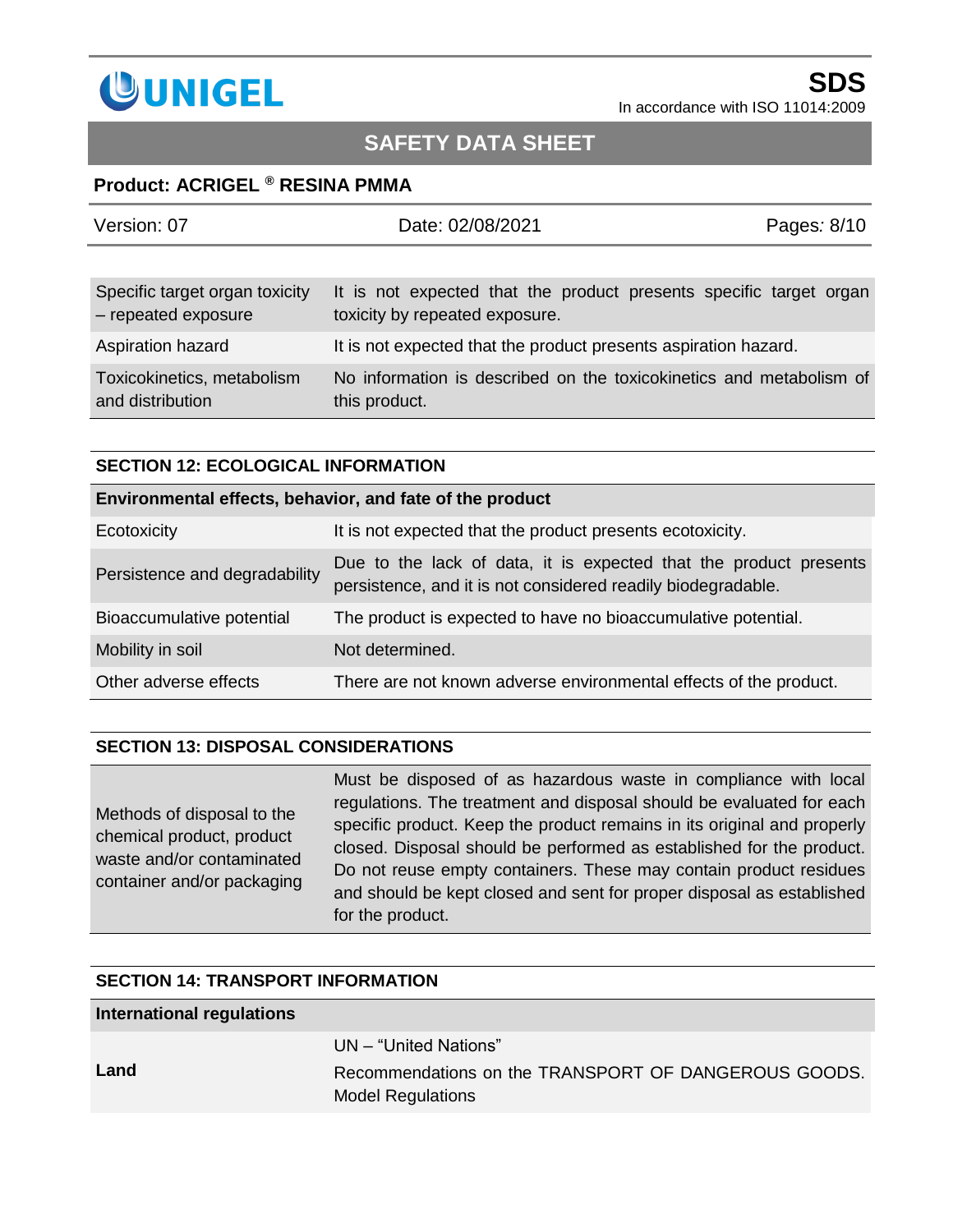

## **SAFETY DATA SHEET**

### **Product: ACRIGEL ® RESINA PMMA**

| Version: 07                                                                   | Date: 02/08/2021                                                                                                                                                                                                                                                                               | Pages: 9/10 |
|-------------------------------------------------------------------------------|------------------------------------------------------------------------------------------------------------------------------------------------------------------------------------------------------------------------------------------------------------------------------------------------|-------------|
|                                                                               |                                                                                                                                                                                                                                                                                                |             |
| <b>Sea</b>                                                                    | <b>IMO</b> – International Maritime Organization                                                                                                                                                                                                                                               |             |
|                                                                               | International Maritime Dangerous Goods Code (IMDG Code)                                                                                                                                                                                                                                        |             |
| Air                                                                           | IATA - International Air Transport Association                                                                                                                                                                                                                                                 |             |
|                                                                               | Dangerous Goods Regulation (DGR)                                                                                                                                                                                                                                                               |             |
| UN number                                                                     | Not classified as hazardous to transport.                                                                                                                                                                                                                                                      |             |
| Transport in bulk according to<br>MARPOL 73/78, Annex II,<br>and the IBC Code | Consult regulations:                                                                                                                                                                                                                                                                           |             |
|                                                                               | - International Maritime Organization. MARPOL: Articles, protocols,<br>annexes, unified interpretations of the International Convention for the<br>Prevention of Pollution from Ships, 1973, as modified by the Protocol<br>of 1978 relating thereto, consolidated edition. IMO, London, 2006; |             |
|                                                                               | - International Maritime Organization. IBC code: International code for<br>the construction and equipment of shipping carrying dangerous<br>chemicals in bulk: With Standards and guidelines relevant to the<br>code. IMO, London, 2007.                                                       |             |
| Special precautions                                                           | There is no need of special precautions.                                                                                                                                                                                                                                                       |             |

#### **SECTION 15: REGULATORY INFORMATION**

Convention concerning Safety in the use of Chemicals at Work (Convention 170) - International Labour Organization, 1990.

International Organization for Standardization - ISO 11014:2009.

#### **SECTION 16: OTHER INFORMATION**

This SDS was prepared based on current knowledge about the proper product handling and under normal conditions of use, in accordance with the application specified on the packaging. Any other use of the product involving their combination with other materials, and use various forms of those indicated, are the responsibility of the user. Warns that the handling of any chemical substance requires the prior knowledge of its hazards for the user. In the workplace it is for the user company's product promotes training of its collaborators about the possible risks arising from exposure to the chemical.

SDS elaborated in February 2021.